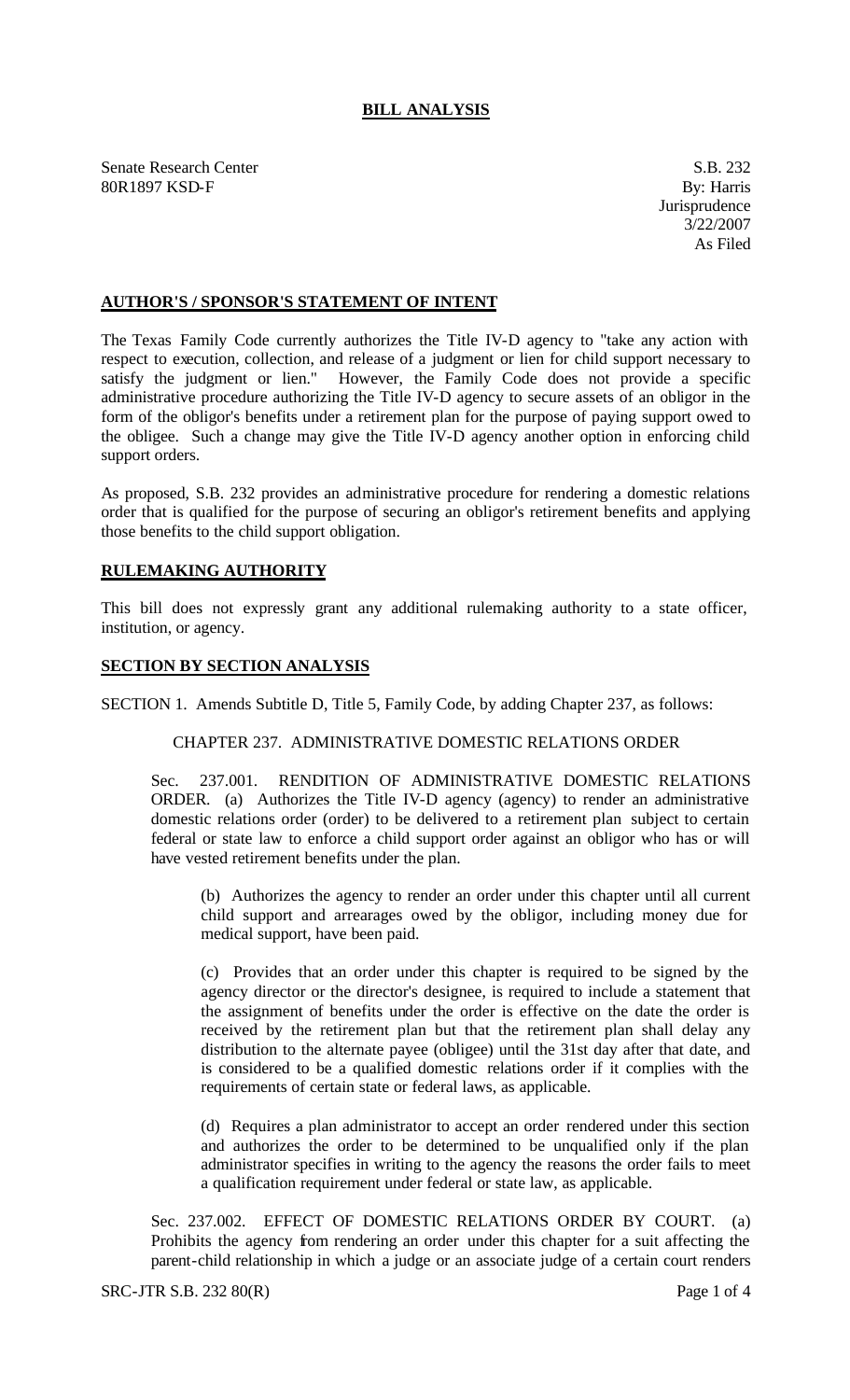a domestic relations order in the suit with respect to a retirement plan in which a child support obligor has or will have vested retirement benefits, and the court's order provides for the enforcement of the obligor's child support obligation.

(b) Provides that an order rendered by the agency before the court's order remains in effect to the extent that the provision of that order are not superseded by the court's order.

(c) Authorizes the agency to render a domestic relations order reflecting that child support arrearages have been paid in full, notwithstanding Subsection (a).

Sec. 237.003. PLAN DISTRIBUTIONS AS TAXABLE INCOME. (a) Requires that an order rendered under this chapter provide that all plan distributions from tax-deferred benefits for the payment of child support are required to be reported by the plan as income of the plan participant for federal income tax purposes.

(b) Authorizes the agency to file a motion in the court of continuing jurisdiction to have the payment credit for plan distributions for which the obligee incurs a tax liability reduced by the amount of the obligee's marginal tax rate, if a plan administrator refuses to accept the order as qualified because of the provision required by Subsection (a). Requires the court, after notice and hearing under Chapter 157 (Enforcement), Family Code, to grant the agency's motion on sufficient proof of the obligee's marginal tax rate.

Sec. 237.004. FILING ADMINISTRATIVE DOMESTIC RELATIONS ORDER. Requires the agency to file a copy of an order with the appropriate court of continuing jurisdiction not later than the third business day after the date the order was sent to the retirement plan.

Sec. 237.005. NOTICE OF ORDER. (a) Requires the agency to send to the obligor, obligee, and other parties notice that an order has been rendered and transmitted to the retirement plan, notice of the procedure by which the order may be contested with regard to the identity of the obligor or arrearages, and a copy of the order not later than the 12th business day after the date the order is sent to the plan.

(b) Authorizes the required notice under this section to be delivered to a party by certain methods.

Sec. 237.006. CONTEST OF ADMINISTRATIVE DOMESTIC RELATIONS ORDER. (a) Authorizes a party who receives a notice as specified in this Act to request a review by the agency to resolve any issue in dispute regarding the identity of the obligor or the existence or amount of child support obligation or arrearages. Requires the agency to provide an opportunity for the review either by telephone conference or in person as appropriate to the circumstances.

(b) Authorizes the agency to render a new order that modifies or terminates the previous order after said review.

(c) Authorizes a party to file with the court, not later than the 30th day after the date of receiving notice of the Title IV-D agency's determination, if a review under this section fails to resolve any issue in dispute, a motion under Chapter 157, Family Code, to withdraw or modify the administrative domestic relations order or to replace the order with an alternative payment arrangement. Authorizes the court, in determining whether to withdraw, modify, or replace the agency's order, to consider the subsistence needs of the obligor and the obligor's family against the right of the obligee to have arrearages paid as quickly as possible.

SECTION 2. Amends Section 9.101(a), Family Code, to authorize a court with the jurisdiction under Title 5 (The Parent-Child Relationship and the Suit Affecting the Parent-Child Relationship), Family Code, to render an enforceable qualified order to enforce support for a child.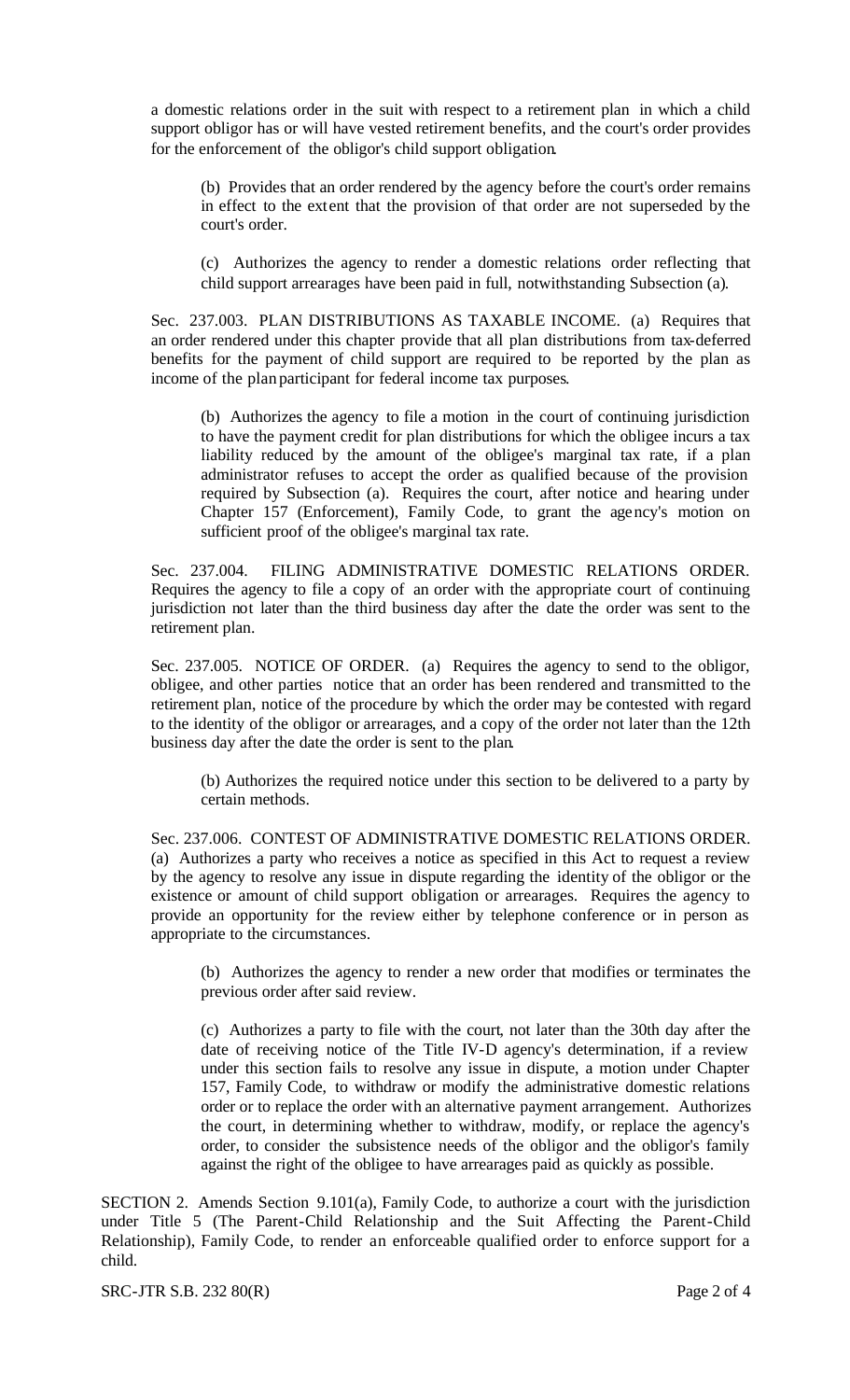SECTION 3. Amends Section 201.104(e), Family Code, to authorize an associate judge to render qualified domestic relations orders for child support.

SECTION 4. Amends Section 231.002(e), Family Code, to make a conforming change.

SECTION 5. Amends Section 804.001, Government Code, to define "child support obligee," "obligor," and "Title IV-D agency," and to redefine "alternate payee" and "domestic relations order."

SECTION 6. Amends Section 804.003, Government Code, by amending Subsections (b) and (d) and by adding Subsections (p) and (q), as follows:

(b) Provides that the administrative head of a public retirement system or his designee has exclusive authority to determine whether an order is a qualified order, except as provided in Subsections (d) and (p).

(d) Requires applicable carriers under the optional retirement program to determine whether an order is a qualified order, except as provided by Subsection (p).

(p) Provides that an order issued by the agency under Chapter 237, Family Code, is considered to be a qualified order if it complies with the requirements of Subsection (f).

(q) Provides that, for federal tax purposes, benefits paid to an obligee as an alternate payee are considered benefits payable to the child and are required to be reported under Section 402(a), Inernal Revenue Code of 1986, as taxable income of the member or retiree who is the obligor.

SECTION 7. Amends Subchapter A, Chapter 804, Government Code, by adding Section 804.006, as follows:

Sec. 804.006. ADMINISTRATIVE DOMESTIC RELATIONS ORDER. (a) Provides that an order issued by the agency under Chapter 237 (Administrative Domestic Relations Order), Family Code, and received by a public retirement system, is considered to be a qualified order as provided by Section 804.003(p), Government Code.

(b) Provides that an obligee named in an order is to be considered an alternate payee.

(c) Requires the public retirement system to remit payments as specified by the order.

SECTION 8. Amends Section 815.503, Government Code, by amending Subsection (b) and adding Subsection (e), as follows:

(b) Authorizes the retirement system to release certain records to the attorney general for the purpose of enforcing a child support obligation.

(e) Provides that this section does not prevent disclosure or confirmation on an individual basis of the status or identity of a participant as a member, retiree, deceased member or retiree, beneficiary, or alternate payee of the retirement system.

SECTION 9. Amends Section 845.115(a), Government Code, to make a conforming change.

SECTION 10. Amends Section 855.115(a), Government Code, to make a conforming change.

SECTION 11. Amends Section 32(a), Texas Local Fire Fighters Retirement Act (Article 6243e, V.T.C.S.) to provide that certain information retained by the retirement system is confidential for the purposes of Section 552.101 (Exception: Confidential Information), Government Code, rather than statutes related to the protection of information deemed confidential under Section